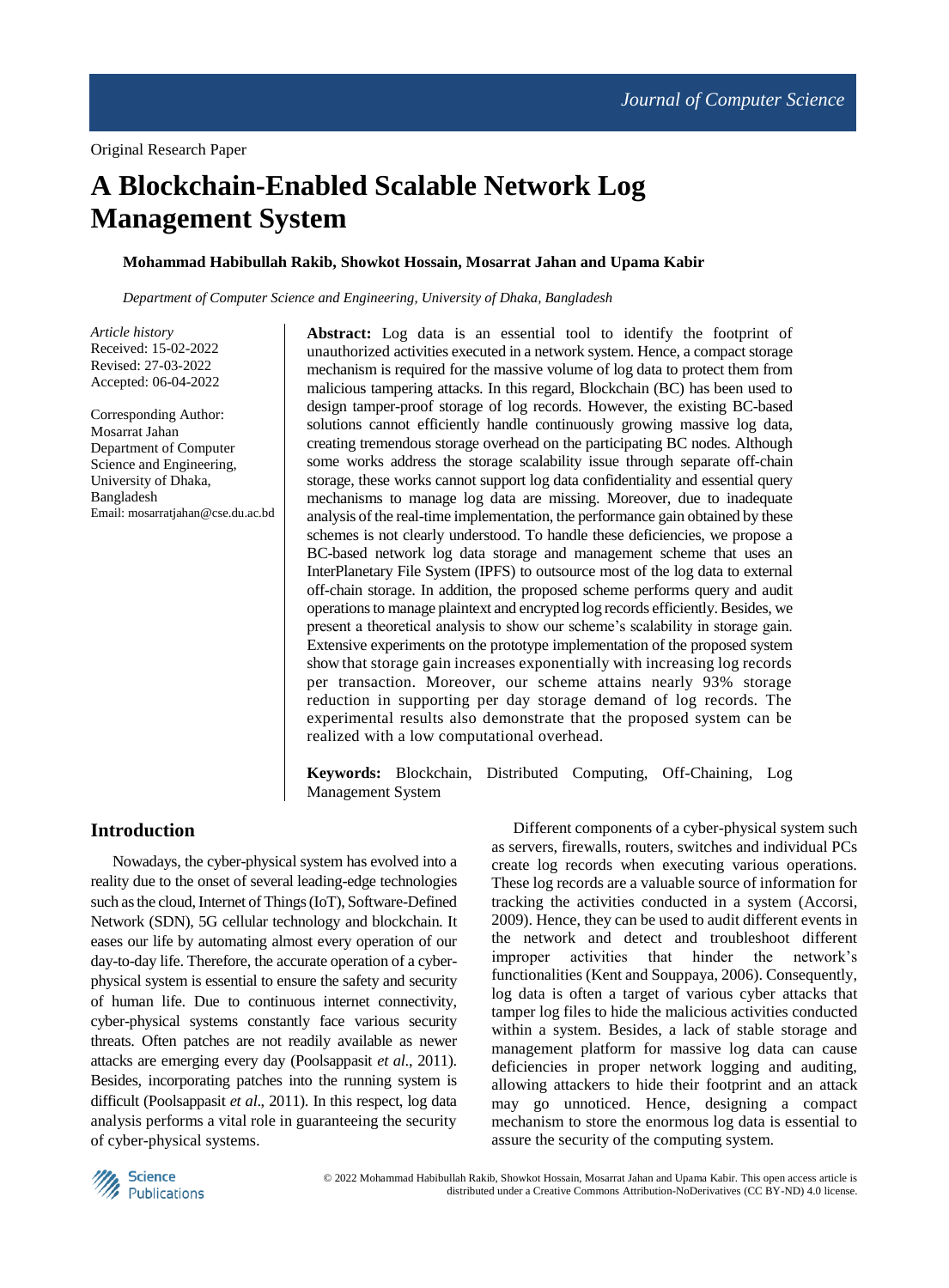Conventional log management systems utilize the memory capability of the most up-to-date storage technologies and take the support of cloud servers for storing and replicating the massive volume of log data. However, classical systems are a victim of a single point of failure (Ray *et al*., 2013), (Söderström and Moradian, 2013). Besides, ensuring consistency among the multiple copies of data stored in different storages is a problematic issue (Söderström and Moradian, 2013), (Ray *et al*., 2013). Recently Blockchain has received wide acceptance for data decentralization and tamper-proof storage of data (Zheng *et al*., 2018). However, storing a huge volume of system log records directly in the BC creates several performance issues. For example, each node of a BC network stores the complete copy of log records maintained by the BC, imposing significant storage and bandwidth overhead (Bhutta *et al*., 2021), (Zheng *et al*., 2018). Over time the size of BC increases, and the performance degrades significantly. Besides, a new node in the BC needs a significant amount of time to synchronize with the chain state (Miyachi and Mackey, 2021). In literature, the memory scalability issue of BC is handled using off-chain mechanisms (Wang *et al*., 2021), (Miyachi and Mackey, 2021), where most of the data is outsourced to off-chain storage while the digital fingerprint of data is maintained in the BC (on-chain).

Although few works (Pourmajidi and Miranskyy, 2018), (Kumar *et al*., 2018) presented a framework to store log data using BC, they did not address the storage scalability issue created due to storing huge volumes of log records. Besides, these works lack real-time implementation and hence it is not possible to get an indication about the performance of these systems. Moreover, they do not support query mechanisms, an indispensable tool for network log management and do not ensure log data confidentiality. More recently, Rakib *et al*. (2020) partly addressed these shortcomings and proposed efficient BC-based log storage and management scheme with data privacy, query and audit operations. In addition, this study presents a real-time performance analysis of the proposed BC-enabled log management scheme. Nevertheless, this scheme also falls short of managing the massive volume of log data due to the lack of an off-chain mechanism. Some recent works (Huang, 2019), (Rane *et al*., 2021), (Marangappanavar and Kiran, 2020) address the memory scalability issues using IPFS network (Benet, 2014) besides the BC network, where IPFS network plays the role of off-chain storage. However, these works cannot show the performance gain achieved through the use of an off-chain (IPFS) mechanism.

In this study, we supplement the work of (Rakib *et al*., 2020) to devise well-structured and practical log storage and management scheme that can efficiently handle the storage scalability issue and execute query and audit operations on both plaintext and encrypted data. Besides, we implement the proposed system and conduct extensive analysis to evaluate its performance. Specifically, we make the following contributions:

- A reliable storage scheme for network log data that addresses the memory scalability issue by incorporating IPFS network (off-chain) with the BC network
- A practical network log management scheme, supporting query and data auditing operations on the plaintext and encrypted log records
- A theoretical analysis of the storage gain of the proposed scheme over a non-off-chain BC-based log storage scheme
- A prototype implementation and analysis demonstrate that the proposed scheme can be accomplished with low processing and storage overhead. More specifically, our scheme exhibits exponential storage gain with more log records per transaction. Besides, it cuts down the per day log storage requirement by almost 93%.

# **Related Work**

Log records are crucial for investigating malicious activities, detecting policy violations and analyzing system performance issues (Accorsi, 2009). Therefore, the design of a reliable storage and management scheme for log data is explored extensively in the literature. Olaf and Esmiralda (Söderström and Moradian, 2013) proposed a system where log data are collected through installed agents and stored in a centralized server. However, this scheme does not support a query mechanism and is subject to a single point of failure due to a centralized server. Besides, (Ray *et al*., 2013) explored the challenges of a cloud-based log management service and proposed a mechanism for storing log records in a cloud environment. However, this scheme does not guarantee data consistency and does not prevent illegal access as the cloud server is semi-trusted.

Recently BC has been used to store unblemished log data. For example, (Pourmajidi and Miranskyy, 2018) proposed Log chain, uncontaminated log storage for cloud service providers built upon BC. This scheme divides data into various segments and associates each piece with a block in a higher-level BC known as super chain. The authors also developed a preliminary prototype of their scheme, which is immature for production implementation as the APIs are not implemented.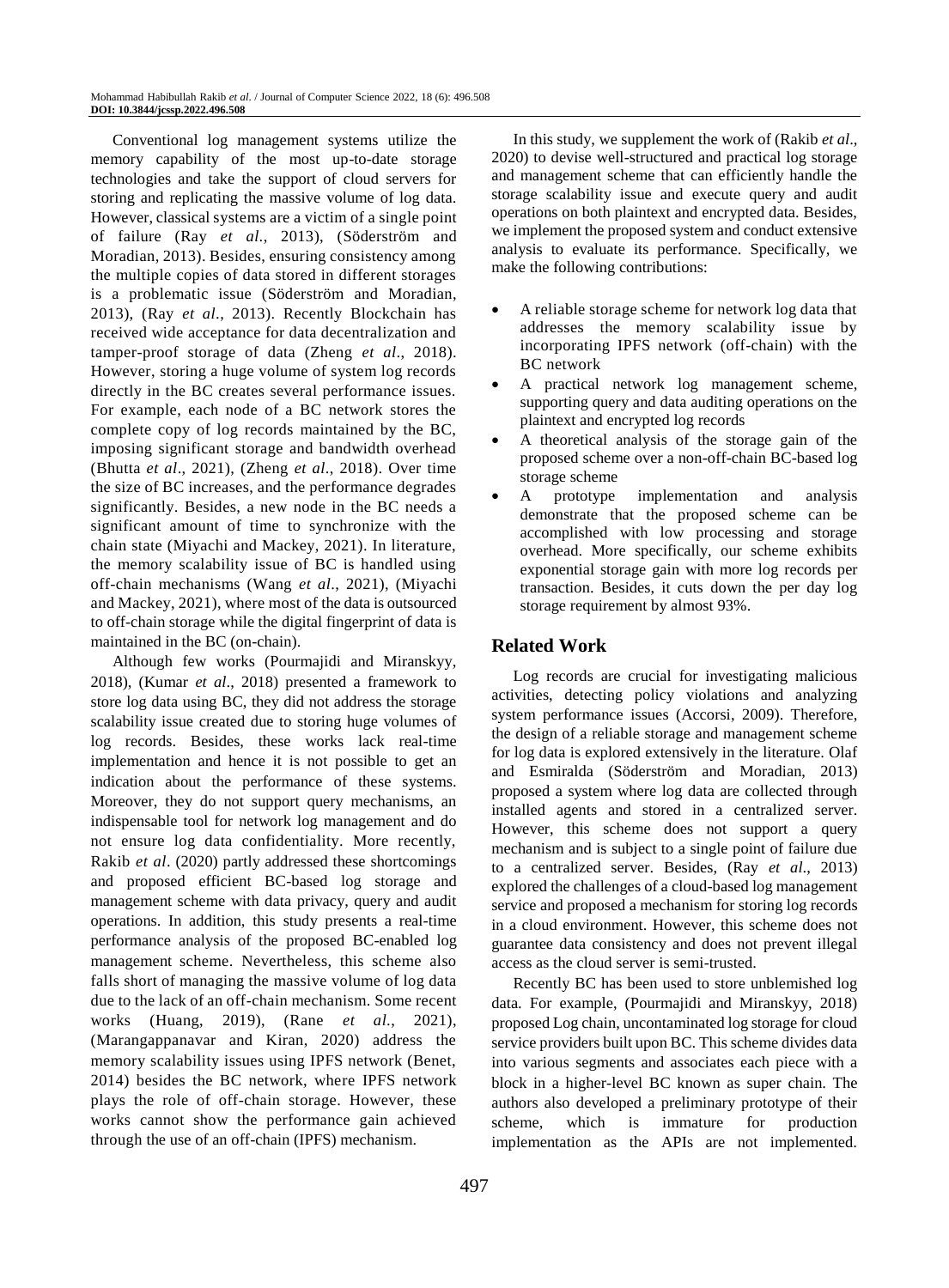Besides, Louis and Erez (Shekhtman and Waisbard, 2019) proposed Engrave Chain to secure log data using the natural properties of BC. The authors implemented a proof-of-concept using Hyperledger Fabric. However, this work does not support query operations and does not provide a performance analysis of the proposed scheme. In addition, (Liang *et al*., 2017) presented Prov Chain, a BC-based framework for accumulating and confirming cloud data provenance by mapping provenance data to BC transactions. Alongside, (Park *et al*., 2017) proposed a mechanism for data logging while ensuring the integrity of data through the use of BC. Although the authors presented a theoretical analysis of performance evaluation, the data collection interval is not practical and privacy of log data is not ensured. Moreover, (Ali *et al*., 2021) proposed a BC-enabled log management framework for a cloud computing environment that manages immutable log records of the fog networks. The gateway responsible for each fog network stores the filtered log records in the BC network. However, the compromise of the gateway node can damage the log data of an entire fog network. Moreover, this scheme is unsuitable for handling the enormous volume of log data generated by the edge devices due to the lack of off-chain mechanisms. Recently (Rakib *et al*., 2020) proposed a network log management scheme that supports data privacy, query and audit operations on the plaintext and encrypted data stored in the BC. However, this scheme suffers for storing a vast volume of data as it does not consider off-chaining log records. In our work, we enhance the work of (Rakib *et al*., 2020) to remove the shortcoming of storage issues by incorporating an off-chain mechanism.

The requirement of storing a large volume of data in BC creates memory scalability issues, hampering the extensive deployment of BC. To overcome this shortcoming, Jabarulla and Lee (2021) proposed a proof-of-concept design for a distributed patientcentric medical record management system that stores and shares medical images using BC and IPFS networks. This scheme uses the IPFS network as offchain storage to outsource most BC data. Although the authors illustrated the performance of the proposed scheme using various parameters, the performance improvement compared to a non-off-chain BC-based system was not shown. Besides, this scheme does not support query operations on the stored data. Similarly, Kumar and Tripathi (2020) offered a platform for sharing patients' COVID-19 reports using consortium blockchain and IPFS. However, this scheme does not support data privacy and query mechanism and does not provide a comparative analysis between the BC-based system with an off-chaining mechanism and the BC-only system. Moreover, (Rane *et al*., 2021) proposed a BC-based model for tamper-proof storage of log records generated in a cloud service environment. The encrypted log records are stored in the IPFS network while BC keeps the IPFS hash of the log files. Although this scheme supports data confidentiality and audit operation, it does not support query operations. Also, this study did not show the performance gain over a BC-based scheme without an off-chain facility. Similar to the previous works, our scheme proposed a flexible network log management scheme that uses BC and IPFS networks to store log data efficiently. In contrast to the existing works, our scheme supports data confidentiality, query and audit operations. Moreover, we present both a theoretical and implementation-based detailed analysis of the performance gain of the proposed BC-based framework with the off-chain facility over the BC-based system without off-chain provision.

# **Terminology**

In this section, we present a brief discussion on the jargon used in our proposed scheme.

# *Blockchain*

Blockchain (BC) is a constantly expanding distributed database of records known as blocks (Zheng *et al*., 2018). It acts as a distributed ledger to permanently preserve transactions among several parties in a verifiable way. Each participating node in a BC network remains synchronized with other nodes and holds the same copy of BC. They acknowledge the validity of the transactions through the use of Consensus Algorithms such as Proof of Work (PoW), Proof of Stake (PoS) and Practical Byzantine Fault Tolerance (PBFT). A set of BC nodes acts as miners that assembles transactions into blocks and makes them permanent using a hash value. In a BC, the hash value of a previous block is included in the successive block. Hence, a modification in a block alters the hash value, promulgating to the blocks mined subsequently. Therefore, any node can detect data modification and prevent illegal stored data tampering. The first block in a BC is known as the genesis block. It does not have any parent block, so its previous block hash is set to 0. Fig. 1 shows the configuration of a BC.

A BC block consists of a block header and a block body as shown in Fig. 2. The block header contains various information such as version number of a block, timestamp, Merkle tree root hash, earlier block hash and nonce. In contrast, the block body contains a transaction counter and transactions.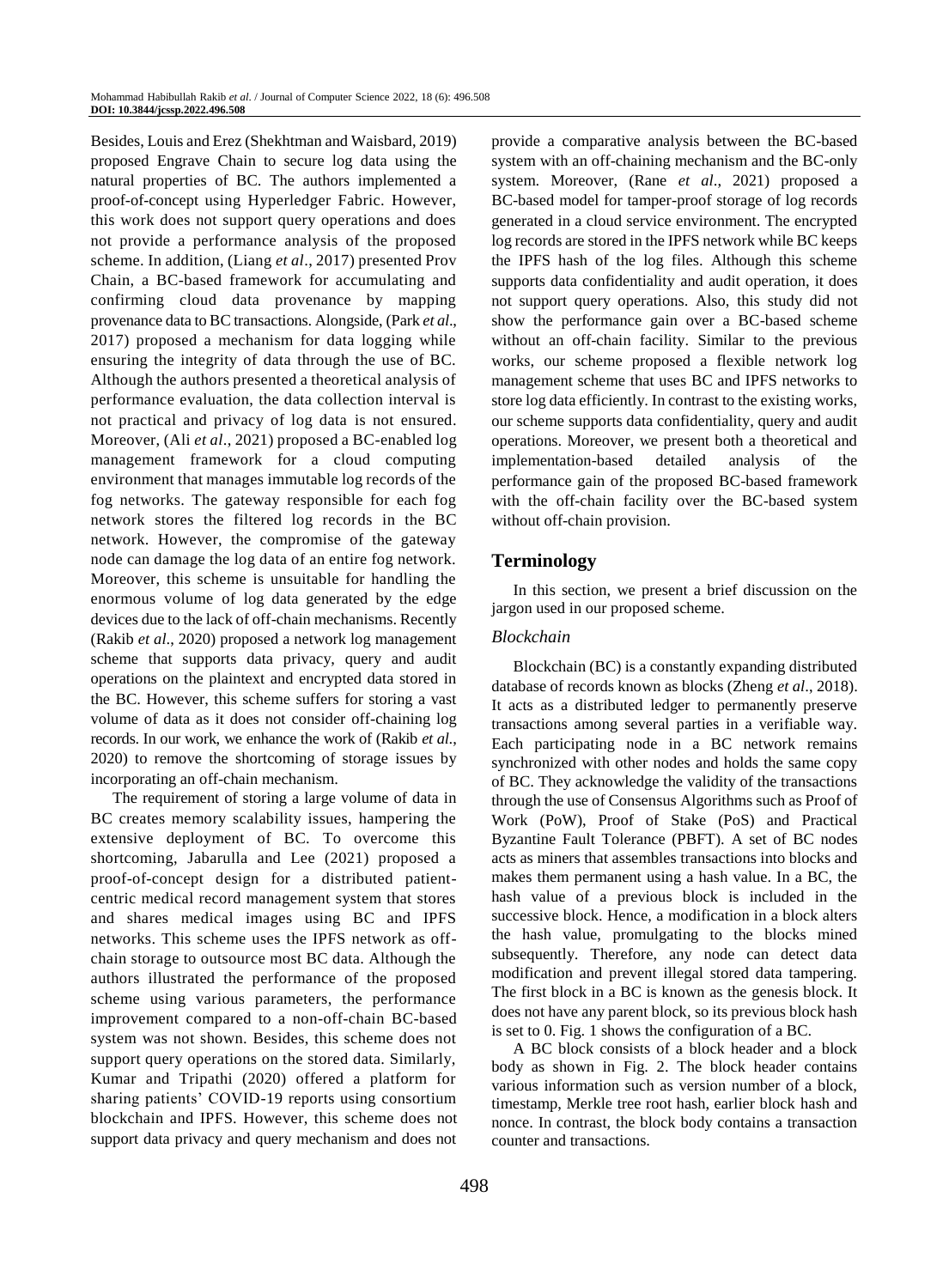#### Mohammad Habibullah Rakib *et al*. / Journal of Computer Science 2022, 18 (6): 496.508 **DOI: 10.3844/jcssp.2022.496.508**



**Fig. 1:** Architecture of Blockchain

| <b>Field</b>                  | Value                                                                 |  |  |  |  |
|-------------------------------|-----------------------------------------------------------------------|--|--|--|--|
| <b>Block Version</b>          | 003                                                                   |  |  |  |  |
| Timestamp                     | 1625116125                                                            |  |  |  |  |
| Hash                          | 0472c36b12729a9e2abfba78al126436676c096e47eb07d4<br>14a1140f0dec5a4d3 |  |  |  |  |
| Merkle Root                   | 9b371d3c2dd590b0a060fc71104cd981a5189632aa65196<br>P415f4649a873P8c5  |  |  |  |  |
| <b>Previous Block Hash</b>    | 00309a291a5c4c5b12a63a6c46d342fbce4336abf38225f<br>d73fc5a94a8484eb0  |  |  |  |  |
| <b>Nonce</b>                  | 65                                                                    |  |  |  |  |
| <b>Difficulty</b>             | 5.96046447753906e-8                                                   |  |  |  |  |
| Miner                         | 17CQL9CA58xmxejqW8QUqDJ4fCTaMRZQyA9vng                                |  |  |  |  |
| Confirmations                 | 154                                                                   |  |  |  |  |
| <b>Transaction List</b>       |                                                                       |  |  |  |  |
| $TxID_1$<br>TxID <sub>2</sub> | $TxID$ $n-1$<br>TxID n<br>$100 - 100$                                 |  |  |  |  |

#### **Fig. 2:** Structure of a block

#### *InterPlanetary File System*

InterPlanetary File System (IPFS) is a distributed peer to-peer (P2P) system for storing and sharing files (Benet, 2014). Each file stored in IPFS is associated with a unique Content Identifier (CID) used for locating that file in the network. The CID of a file is computed using the unique hash of that file. Often the content of a large file is split into multiple blocks for ease of hosting by peers. IPFS uses the Merkle Directed Acyclic Graphs (DAGs) to link the split content of a file and Distributed Hash Table (DHT) to discover the content in the P2P network.

A file in IPFS is represented by an *IPFS* object, a data structure consists of data and links. Data represents a BLOB of unstructured binary data less than 256 KB while links is an array of link structure containing name, hash and size. A file of size less than 256 KB is represented by an IPFS object where data field contains file content and links is an empty array. In contrast, a file larger than 256 KB is represented by multiple IPFS objects where links field contains a list of links to other IPFS objects into which the content of the file is divided. An empty IPFS object with no data is also created to hold links to all the IPFS objects representing the file. Figure 3 shows the procedure of storing a file greater than 256 KB in an IPFS network.

An IPFS network can be either public or private. In a public IPFS network, every node connected to the network can access data if it knows the CID of the data. In a private IPFS network, only peers with a shared secret key can access data.



**Fig. 3:** IPFS file storage mechanism

The advantage of using IPFS as off-chain storage with BC is that it is distributed and decentralized in nature like BC. Besides, IPFS provides immutability and persistence of data along with garbage collection.

#### *MultiChain*

MultiChain (Greenspan, 2015a) is an open-source, private BC platform where participants need permission from the network members to connect to the BC. It is less decentralized than public BC and uses a lightweight consensus process to obtain faster transaction processing. This platform is based on a fork of Bitcoin Core, enabling the deployment of private BC within or between organizations (Greenspan, 2015b). We choose MultiChain to realize the BC network in our proposed scheme for the following reasons:

- Abstraction of storage, indexing and retrieval of data through data stream make data processing faster in BC
- Simple and thorough composition of BC parameters
- Easy management of permission for nodes and user friendly API

We utilize the data stream feature of MultiChain to store metadata related to log data in BC, where a *stream* is a group of items, each associated with a transaction. A single transaction can publish one or multiple items in BC, where an item contains data to be stored, publisher address, keys for faster retrieval, transaction ID, etc. A BC node subscribes to a stream to index its items to enable searching by keys. Besides, MultiChain provides a rich set of APIs to allow any modern programming language to interact with the BC.

### **System Model**

Our proposed system model comprises four entities, the BC network, an IPFS private network, participating nodes and auditors. Fig. 4 shows a pictorial representation of our system model.

The BC network is a distributed peer-to-peer network for storing data in an unmodifiable form. It ensures transparency among the participating nodes through data verifiability. In our scheme, BC network is used to store metadata about the system log data.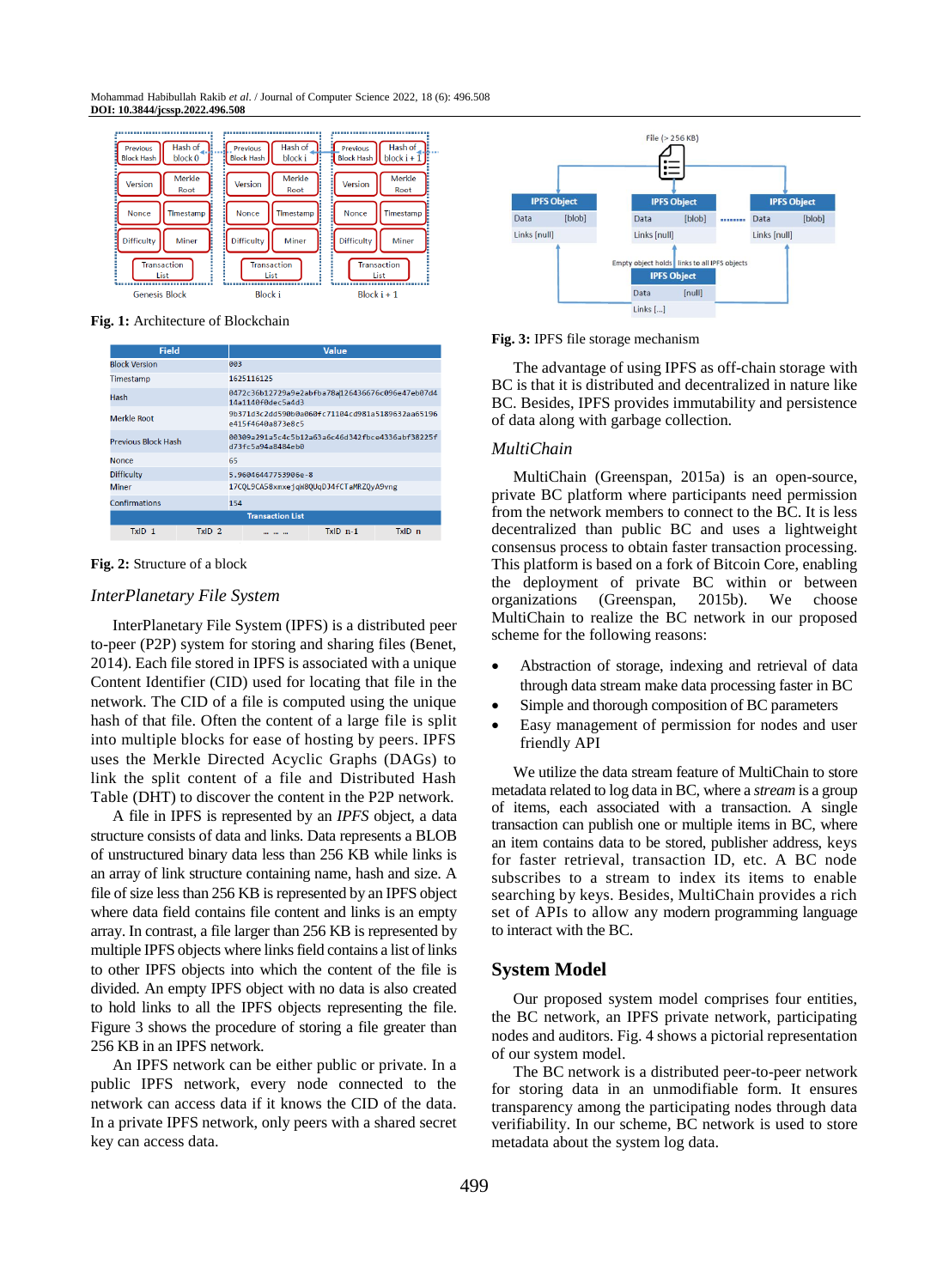Mohammad Habibullah Rakib *et al*. / Journal of Computer Science 2022, 18 (6): 496.508 **DOI: 10.3844/jcssp.2022.496.508**



**Fig. 4:** System model of the proposed scheme

An IPFS private network is used as off-chain storage in our proposed scheme. It stores the actual log records in plaintext or an encrypted form. Data stored in this network are only accessible to the member nodes of this network.

Participating nodes are Personal Computers (PCs) that are part of the IT infrastructure of an organization. These PCs create log entries to preserve the details of each operation and Quality of Service (QoS) measures related to the operation of software applications, servers, network components, etc. They periodically upload encrypted or plaintext log data to the private IPFS network for storage. Besides, they interact with both the BC network and IPFS network using appropriate Remote Procedure Call (RPC) API. Each *participating node* maps to a unique blockchain address to track its published log records. When a node uploads a log file to the IPFS network, the CID of the file along with the blockchain peer address of that node is stored in BC. This ensures mapping between blockchain data and IPFS data for a particular node.

Auditors are responsible for auditing log files and reporting discovered inconsistencies. Upon receiving a request from a participating node, they retrieve log files from the *IPFS* network using CID obtained from the BC network. They analyze the retrieved log files using traditional log analysis tools such as Papertrail (2021), Loggly (2021) and Splunk (2021) to report any threat. In case of encrypted log files, encryption keys are shared with the auditors via the BC network.

# **Working Principle**

This section presents the detailed working principle of the proposed scheme with an elaborate discussion on each functional feature.

# *Publication of Log Records*

Participating nodes upload log records periodically and metadata to the IPFS private network and BC network, respectively, where both networks run in the cloud. Before interacting with both networks, each participating node must authenticate and map to an IPFS peer address and BC node address separately. At first, a participating node uploads a file to the IPFS network and receives the corresponding CID. It then immediately constructs the file metadata object and publishes it to BC. The BC network contains an entry for the BC node address, the CID and metadata to link with the corresponding log file in the IPFS network. The time interval between two successive publish operations is determined by the attack probability of the network (Hajizadeh *et al*., 2018). In reality, the time interval should be compact enough to reduce the possibility of attackers modifying the log data before being published to the IPFS private network. The content of metadata is Table 1.

**Table 1:** Metadata of Log Records

| <b>THE 1.</b> INCREAGULATED ACCORDS |                                 |  |  |
|-------------------------------------|---------------------------------|--|--|
| Field                               | Value                           |  |  |
| File ID                             | Syslog                          |  |  |
| <b>IPFS CID</b>                     | QmP3jiWmaViXJW1c7ZyQ6ntdcwADe5  |  |  |
|                                     | qAksVGUsdwbD3Gxo                |  |  |
| Size                                | 12917                           |  |  |
| Publisher                           | 1Y8VTgooMfiAvgoQc51TpsRu7jCGoUE |  |  |
|                                     | JsEVrR6                         |  |  |
| Start UTC                           | 1613274426                      |  |  |
| End_UTC                             | 1613274431                      |  |  |
| Publish_time                        | 1613274433                      |  |  |
| Encryption status                   | Yes                             |  |  |
|                                     |                                 |  |  |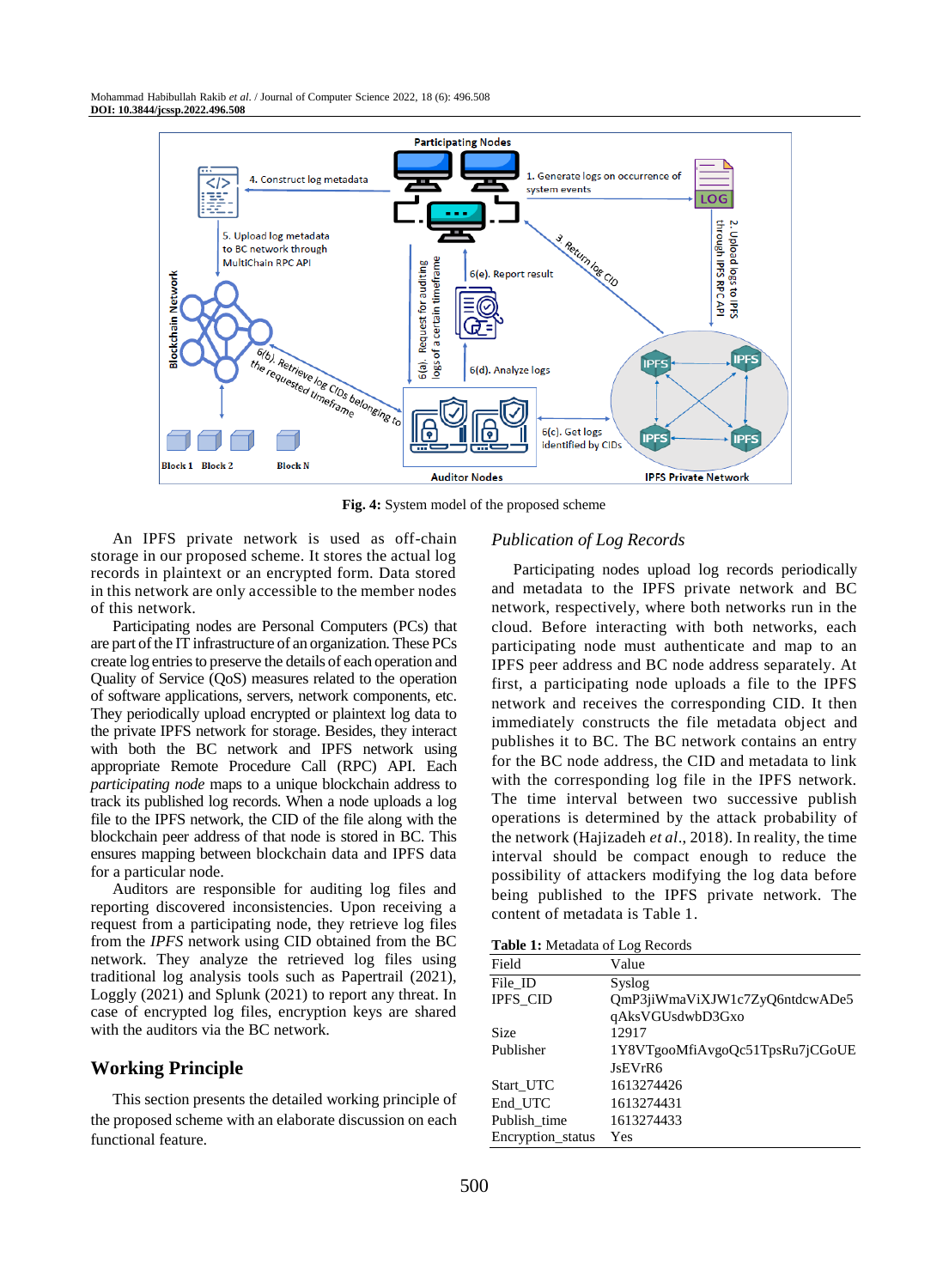In our proposed scheme, a participating node can choose to publish encrypted or plaintext log data to IPFS.

# *Retrieval of Log Records*

Participating nodes retrieve log data from the IPFS network using a web interface. This process starts with inputting a time frame encompassing the desired log records from the participating node. Our scheme then uses appropriate BC API (e.g., *liststreampublishersitems*) to retrieve transactions containing log metadata of that particular participating node. If the *start* and *end* timestamp in metadata are within the desired time frame, the IPFS CID included in the metadata is added to the list of desired CIDs. Finally, our scheme fetches all original log records referenced by the list of CIDs from the IPFS private network using appropriate IPFS API.

# *Publication and Retrieval of Confidential Log Data*

Storing plaintext log data in the IPFS network compromises privacy since data is visible to every peer in the network. A participating node may not share its data with its peers in the same or different organization. Hence, a participating node can encrypt its data before uploading it to the IPFS network and share the encryption key securely via the BC network with the suitable recipient nodes.

We use *Advanced Encryption Standard (AES)* (Daemen and Rijmen, 2001) to support encryption and decryption operation and public-key cryptography algorithm *RSA* (Rivest *et al*., 1978) to share keys. Our scheme maintains two separate streams in the BC network for sharing the RSA public key and AES secret key. The AES secret key and RSA key length are 256 bit and 2048 bit, respectively. Each participating node generates its RSA public-private key pair, stores the private key locally and publishes the public key on BC. The public key is labeled with the node's address for easy retrieval by other nodes. Whenever a node wants to share an encryption key, it retrieves the recipient's public key and encrypts the secret key using that public key. It then publishes the encrypted secret key on BC by labeling it with the IPFS CID of the file and the recipient node's address. The recipient participating node can now easily find the secret key on BC. After retrieval, it decrypts the encrypted secret key using its private key and decrypts a file using the retrieved secret key.

### *Consensus Process*

Our proposed system uses permission-based mining supported by the MultiChain framework to add transactions into blocks. In this scheme, a set of nodes with mine permission granted by the admin nodes acts as miners. A mine permission is allocated when a specific portion (e.g., admin-consensus-mine parameter) of admin nodes reach consensus in doing so. Admin nodes use a BC parameter known *as* mining diversity, taking a value between 0 and 1, to prevent monopoly in the mining process. A node with mine permission must wait for  $\lfloor$ *mining diversity*  $\times$  *active miners* blocks to be mined by other nodes before it gets a chance to mine another block.

#### *Admin Node Selection\**

Admin nodes are super users having every permission to control the entire BC network and need to be changed frequently to prevent a single authoritarian in the network and distribute workload equally to every node in the BC. Hence, we propose the Algorithm 1 (Rakib *et al*., 2020) to periodically rotate the admin permission among nodes in the BC network. Every admin node in the BC network executes this algorithm:

- There are  $\lceil n \times p \rceil$  admin nodes where *n* is the total number of nodes in the BC network and *p* is a value between  $0 < p \leq 1$
- *list* is a sorted list of admin nodes as reported by the time of being an admin. Besides, next denotes the succeeding admin node to enter list
- Each node in the list allocates admin permission to the next and abolishes admin permission from the first *k*  nodes in the *list*. For example,  $k = 1$  revokes admin permission from first node of *list* and grants that to the  $(n \times p + 1)$ -th node after current admin nodes finish the execution of Algorithm 1.

| <b>Algorithm 1:</b> Algorithm for selecting admin nodes                   |  |  |
|---------------------------------------------------------------------------|--|--|
| <b>Require:</b>                                                           |  |  |
| $n:$ number of nodes                                                      |  |  |
| $p$ : proportion of nodes that can be admins                              |  |  |
| $k$ : number of admins to be swapped                                      |  |  |
| 1: $N \leftarrow   n \times p  $<br>$\triangleright$ N = number of admins |  |  |
| 2: if $Clock() == ElectronTime$ then                                      |  |  |
| $list = sorted$ list of current admins based on time<br>3:                |  |  |
| for $i \leftarrow 0$ to $k=1$ do<br>4:                                    |  |  |
| 5:<br>remove admin permission from <i>list[i]</i>                         |  |  |
| 6:<br>$next = (i+N) \mod n$                                               |  |  |
| assign admin permission to node next<br>7:                                |  |  |
| end for<br>8:                                                             |  |  |
| $9:$ end if                                                               |  |  |

In case one or more admin nodes do not grant *admin*  permission to next, our scheme uses MultiChain's consensus process where *admin-consensus-admin* 

<sup>\*</sup>© 2020 IEEE. Reprinted, with permission, from Rakib *et al*. (2020).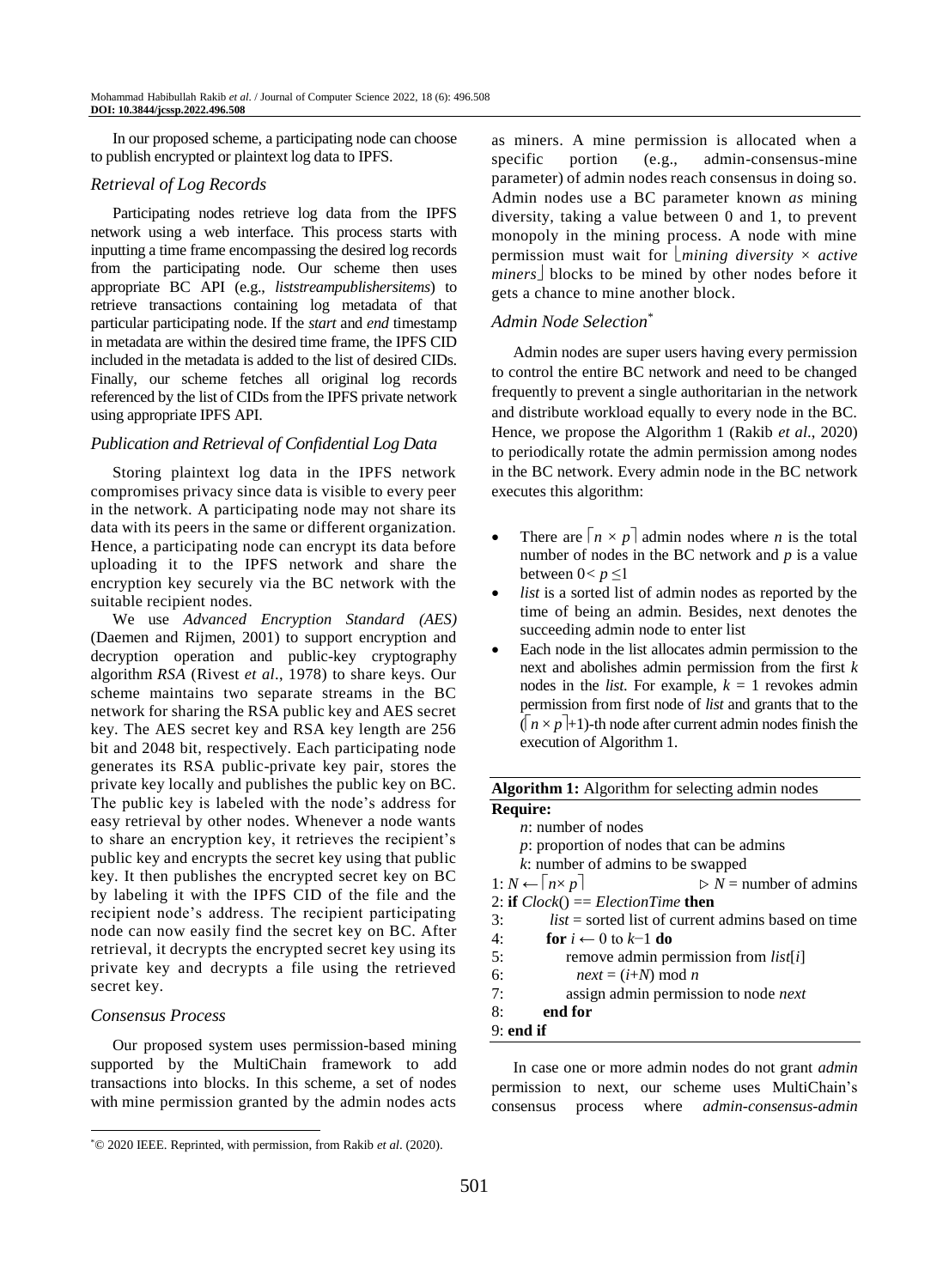parameter determines the number of admin nodes required to reach a consensus.

### *Query Mechanisms*

Our proposed scheme performs query operation on both plaintext and encrypted log records (after decryption). We develop an integrated approach to support queries on both data types by linking MultiChain's metadata with the original log records stored in the IPFS private network.

Our scheme stores the timestamp of the earliest and latest log records in a log file in the metadata information associated with that file in the BC (Table 1). To retrieve log records of interest, our scheme obtains metadata from the BC using the timestamp associated with those log records that ultimately reveals the CID of the desired log records in the IPFS network. After retrieving log records from the IPFS network, a user decrypts the data in the local machine using the correct decryption key recovered from the BC if the data is encrypted. Here, a query is *single-phase* query if it uses only the timestamp, otherwise *two-phase* query if the user inquires on other fields of the log records recovered from the single-phase query.

| <b>Algorithm 2:</b> Algorithm to execute timestamp point |
|----------------------------------------------------------|
| query                                                    |
| <b>Require:</b>                                          |
| S: name of a stream                                      |
| T: a particular date or timestamp                        |
| P: owner of log records                                  |
| 1: items $\leftarrow$ liststreamkeyitems(S, T)           |
| 2: cid list $\leftarrow \emptyset$                       |
| 3: for <i>item in items</i> do                           |
| <b>if</b> item["Publisher"] == P <b>then</b><br>4:       |
| cid_list ← cid_list ∪ item["IPFS_CID"]<br>5:             |
| end if<br>б:                                             |
| $7:$ end for                                             |
| 8: $logs \leftarrow \emptyset$                           |
| 9: for cid in cid_list $do$                              |
| $logs \leftarrow logs \cup IPFS\_API.get(cid)$<br>10:    |
| $11:$ end for                                            |
| 12: return $\log s$                                      |

# **Single-Phase Query**

A single-phase query can be of two types. They are:

 **Timestamp Point Query:** Algorithm 2 describes the procedure of retrieving log records associated with a particular date or timestamp *T* for a specific publisher or owner *P*. Our scheme first fetches metadata associated with *T* from the BC network using *liststreamkeyitems* API of MultiChain, running in  $\mathcal{O}(\log m)$  time, where *m* is the number of items fetched from BC (Greenspan, 2015b). Our scheme further retrieves CID associated with a particular owner *P* from the retrieved metadata. Finally, log records associated with *P* for a particular date or timestamp *T* is fetched from the IPFS network. The execution time (i) for plaintext log records turns into  $\mathcal{O}(\log m) + r$  and (ii) for encrypted log records is  $\mathcal{O}(\log m) + r + e$  where *r* is the file retrieval time from IPFS using *IPFS\_API.get(cid)*, *e*  is the time complexity for AES decryption operation measured following (Daemen and Rijmen, 2001). Here to note that running the loop in line  $9 \sim 11$  in parallel contributes  $r$  to the overall execution time, while introducing parallelism in the loop in line 3 ∼ 7 generate a negligible constant overhead.

 **Timestamp Range Query\* :** Algorithm 3 (Rakib *et al*., 2020) describes the procedure of searching records in a specified time range. Our scheme considers the timestamp range query as a collection of a timestamp point query for each timestamp between the start time and end time of that range. The execution time of the algorithm (i) for plaintext log records is  $\mathcal{O}(R \log m) \approx \mathcal{O}(\log m)$ where *R* denotes the time range and different timestamp queries within the range *R* execute in parallel and (ii) for encrypted log records is  $\mathcal{O}(R \log m) + e \approx \mathcal{O}(\log m) + e$ .

| Algorithm 3: Algorithm to execute timestamp range |       |  |  |
|---------------------------------------------------|-------|--|--|
|                                                   | query |  |  |

| Require:                                                            |
|---------------------------------------------------------------------|
| S: name of a stream                                                 |
| $T_{\text{start}}$ : start time                                     |
| $T_{end}$ : end time                                                |
| P: owner of log records                                             |
| 1: $\log s \leftarrow \varnothing$                                  |
| 2: for t in range ( $T_{start}$ , $T_{end}$ ) do                    |
| $logs \rightarrow logs \cup timestamp\_point\_query(S, t, P)$<br>3: |
| $4:$ end for                                                        |
| 5: return $logs$                                                    |

# **Two-Phase Query\***

Two-phase queries carry out further queries on the records fetched from a single-phase query based on different fields of log records. There are three types of queries. They are:

<sup>\*</sup>© 2020 IEEE. Reprinted, with permission, from Rakib *et al*. (2020).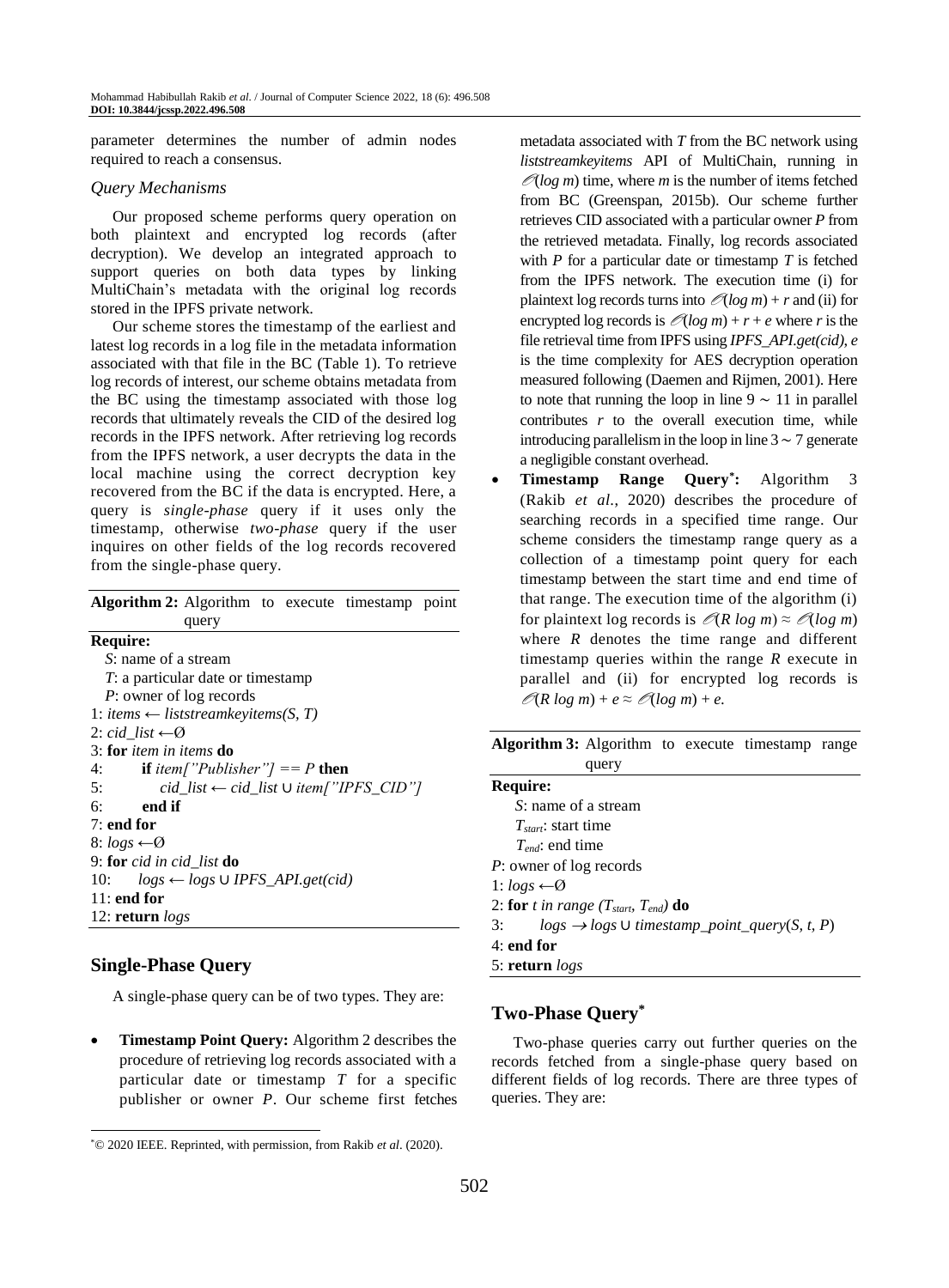**Single Key Query:** Our scheme considers each field of a log record as a key and searches the log records obtained from a single-phase query using getitems () as shown in Algorithm 4 (Rakib *et al*., 2020). The execution time of the two-phase query (i) for plaintext log records is  $\mathcal{O}(\log m) + \mathcal{O}(ql)$ , where  $\mathcal O$ (*log m*) is the time complexity of a single-phase query and  $\mathscr{A}gl$ ) is the execution time of a single key query where *q* is the number of records in *D* and *l* is the average length of a log record and (ii) for encrypted  $\log$  records is  $\mathcal{O}(\log m) + e + \mathcal{O}(ql)$ 

# **Algorithm 4:** Algorithm to execute single key query **Require:** *D*: Log records fetched from single-phase query *K*: Key

1: *list\_rec* ← *getitems(D, K)* 2: **return** *list\_rec*

 **Multiple Key AND Query:** In our scheme, a user can also perform query using multiple keys. Algorithm 5 (Rakib *et al*., 2020) shows that for each key in  $l_k$ , a single key query is executed. Finally, the query result is obtained by taking the intersection of every single key query performed using keys in *lk*. The overall running time complexity of the twophase query (i) for plaintext log records is  $\mathcal{O}(\log m)$ +  $\mathcal{O}(Lql) \approx \mathcal{O}(log \ m) + \mathcal{O}(ql)$  and (ii) for the encrypted log records is  $\mathcal{O}(\log m) + e + \mathcal{O}(ql)$ , where  $\mathcal{O}(ql)$  is the execution time of a single key query,  $L$  is the length of  $l_k$  and the queries using multiple keys *L* run in parallel.

**Algorithm 5:** Algorithm to execute multiple key AND query.

### **Require:**

*D*: log records obtained from single-phase query *lk*: list of keys 1:  $L$  ←  $|l_k|$ 2: *list\_rec* ← *single key query*(*D*,  $l_k[0]$ ) 3: **for** *i* ← 1 to *L-1* **do** 4:  $list\_rec \leftarrow single\_key\_query(list\_rec, l_k[i])$ 5: **end for** 6: **return** *list\_rec*

 **Multiple Key OR Query:** This query also allows a user to perform queries using different keys. Similar to the multiple key AND query, this query also performs a single key query on different keys. It differs from *multiple key AND query* by taking the union of the results of the single key query performed on all keys. The execution time of multiple key OR query is the same as multiple key AND query.

# *Audit Log Files*

Any modification in a log file stored in the IPFS network changes the CID of that file. However, analysis of log files stored in the IPFS network is required for detecting threats in an IT infrastructure. In the proposed scheme, auditor nodes serve this purpose. They can access both the IPFS private network and the BC network. A participating node may request an auditor to verify log data stored in a specific timeframe. The auditor queries the BC using the timestamp range query to retrieve the CIDs of the log files and then fetches original logs from the IPFS network. If the log data is encrypted, AES secret key is shared with the auditor. Auditors analyze log files using traditional log analysis tools and report any threat to the participating nodes. In our scheme, several auditors work concurrently to decide the validity of log files. A decision is taken by a participating node when more than 51% auditors support that decision, similar to consensus algorithms in BC (Zheng *et al*., 2018).

# **Theoretical Analysis of Memory Scalability**

Our proposed scheme distributes data between two networks where BC stores log metadata and the IPFS network stores actual log records. Here, the IPFS private network works as an off-chain storage layer to our system. With IPFS storage, we retain log records as long as we need and get them removed by garbage collector service in IPFS when data are not required anymore. This approach keeps storage requirements within the capacity; thus, reasonable usage of the storage is ensured and memory scalability is attained.

To perform the theoretical analysis on the memory scalability of the proposed scheme, we consider two scenarios, one with IPFS storage and the other without IPFS storage. We introduce some notations for this purpose in Table 2.

| <b>Table 2:</b> List of notations |                                                              |  |
|-----------------------------------|--------------------------------------------------------------|--|
|                                   | Symbol Description                                           |  |
|                                   | Number of participating nodes                                |  |
| B                                 | Size of a block                                              |  |
| 97                                | Time interval for periodic collection of log records         |  |
| . In                              | Size of a transaction                                        |  |
| -G,                               | Average length of a log record                               |  |
| $\mathscr{N}_r$                   | Average number of log records generated within $\mathcal{T}$ |  |
| . Im                              | Size of metadata for log records within $\mathcal{I}$        |  |
| . Nrv                             | Number of transactions in a block                            |  |

# **Blockchain size without IPFS (off-chain) storage:**

It can be seen that the size of a transaction is

 $\mathcal{S}_n = \mathcal{L}_r \times \mathcal{N}_r$ (1)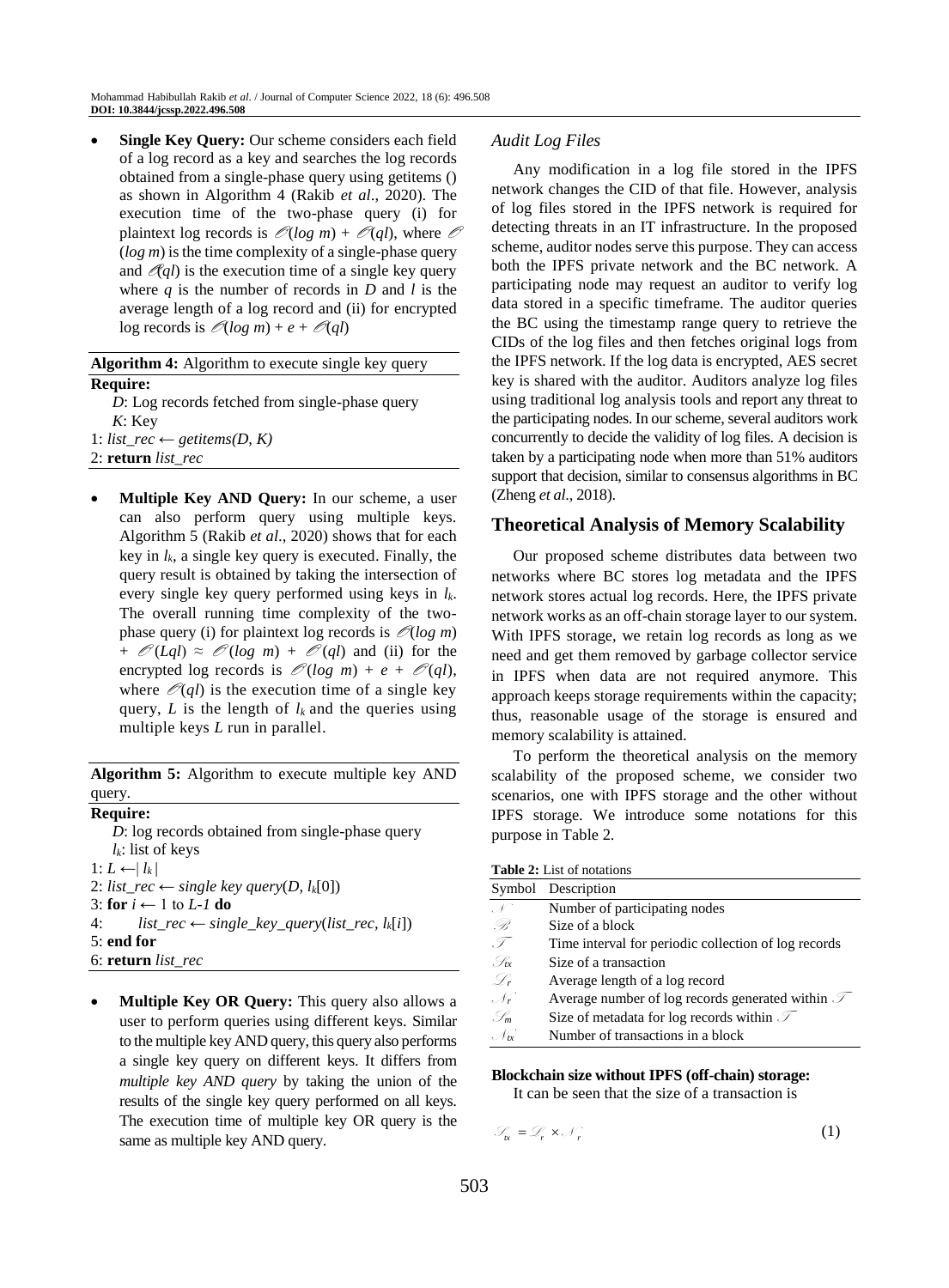where,  $\mathcal{L}_r$  and  $\mathcal{N}_r$  are the average length of a log record and the average number of log records generated in  $\mathcal{T}$ , respectively. We assume that all the log records generated by a participating node in  $\mathcal T$  are accumulated in a single BC transaction.

Total amount of storage required per Transactions per Second (TPS) is

$$
\mathcal{S}_{\text{ps}} = \frac{\mathcal{S}_{\text{rx}} \times \mathcal{N}}{\mathcal{T}}
$$
 (2)

where,  $\mathcal{N}$  is the number of BC nodes.

Total size of a BC is

$$
\mathcal{S}_{without\_off-chain} = \frac{\mathcal{S}_{tx} \times \mathcal{N}}{\mathcal{N}_{tx}} \times \mathcal{B}
$$
 (3)

#### **Blockchain size with IPFS (off-chain) storage:**

This scheme keeps only the metadata  $\mathcal{S}_m$  in the BC and outsources the remaining data to the IPFS network. Hence, the size of a transaction is

$$
\mathcal{S}_\kappa = \mathcal{S}_m \tag{4}
$$

Total amount of storage required per Transaction per Second (TPS) is

$$
\mathcal{S}_{\text{ps}} = \frac{\mathcal{S}_{\text{m}} \times \mathcal{N}}{\mathcal{T}}
$$
 (5)

Total size of a BC with an off-chain storage is

$$
\mathcal{S}_{\text{off-chain}} = \frac{\mathcal{S}_{m} \times \mathcal{N}}{\mathcal{N}_{\text{tx}}} \times \mathcal{B}
$$
 (6)

Since,  $\mathcal{S}_m$  is much smaller than  $\mathcal{S}_{tx}$ , which gives <sup>S</sup>*off*−*chain <<* <sup>S</sup> *without\_off*−*chain*.

*Storage gain* = 
$$
\frac{\mathcal{S}_{without\_off-chain} - \mathcal{S}_{off-chain}}{\mathcal{S}_{without\_off-chain}} \times 100\%
$$
 (7)

### **Experimental Evaluation**

In this section, we discuss the experimental setup, followed by a detailed analysis of the performance of the proposed scheme.

### *Experimental Setup*

We implemented the proposed system using MultiChain community edition, version 2.1.2 (Greenspan, 2015b) and IPFS version 0.7.0 (Benet, 2014). We set up both the BC network and IPFS private network on virtual machines running on Microsoft Azure cloud platform (Azure, 2021). Besides, we used Python IPFS HTTP Client (Python IPFS Client, 2021) and MultiChain JSON-RPC API (Python MultiChain Client, 2020) to interact with the IPFS private network and BC network, respectively. We also developed a web interface to enable easier interaction between the participating nodes and the proposed system.

We ran the experiments on computers possessing Intel Core i7 processor, 16 GB RAM and 1 terabytes HDD and running Ubuntu operating system 18.04. Besides, we used Syslog data (Gerhards and GmbH, 2009) to obtain log records for our experiments. In addition, to support encrypted publication of log data, we used AES-256 (Daemen and Rijmen, 2001) to perform encryption operation.

We compared the performance of the proposed BC-based log management scheme associated with an off-chain mechanism (BC with off-chain) with Rakib *et al*. (2020)'s BC-only log management scheme (BC-only) (Rakib *et al*., 2020).

#### *Performance Evaluation*

We considered processing time as the performance metric to depict the efficiency of various operations of the proposed scheme. Besides, we considered storage requirements to narrate the performance gain obtained through off-chain storage. The results shown in different graphs were taken as mean values over 50 samples.

#### *Record Extraction and Encryption\**

Before uploading data to the BC and IPFS network, the proposed scheme spends time locating and retrieving log records that are part of a given time frame. We denote this time as record extraction time. It depends on the log records' placement in the file and the size of log records' chunk, which relies on the amount of data collected between two subsequent publish operations (Rakib *et al*., 2020). To run the experiment, we consider chunk size up to 4 MB as it is the default maximum size of a transaction in MultiChain (Greenspan, 2015b).



**Fig. 5:** Log records extraction and encryption time © 2020 IEEE. Reprinted, with permission, from Rakib *et al*. (2020).

<sup>\*</sup>© 2020 IEEE. Reprinted, with permission, from Rakib *et al*. (2020).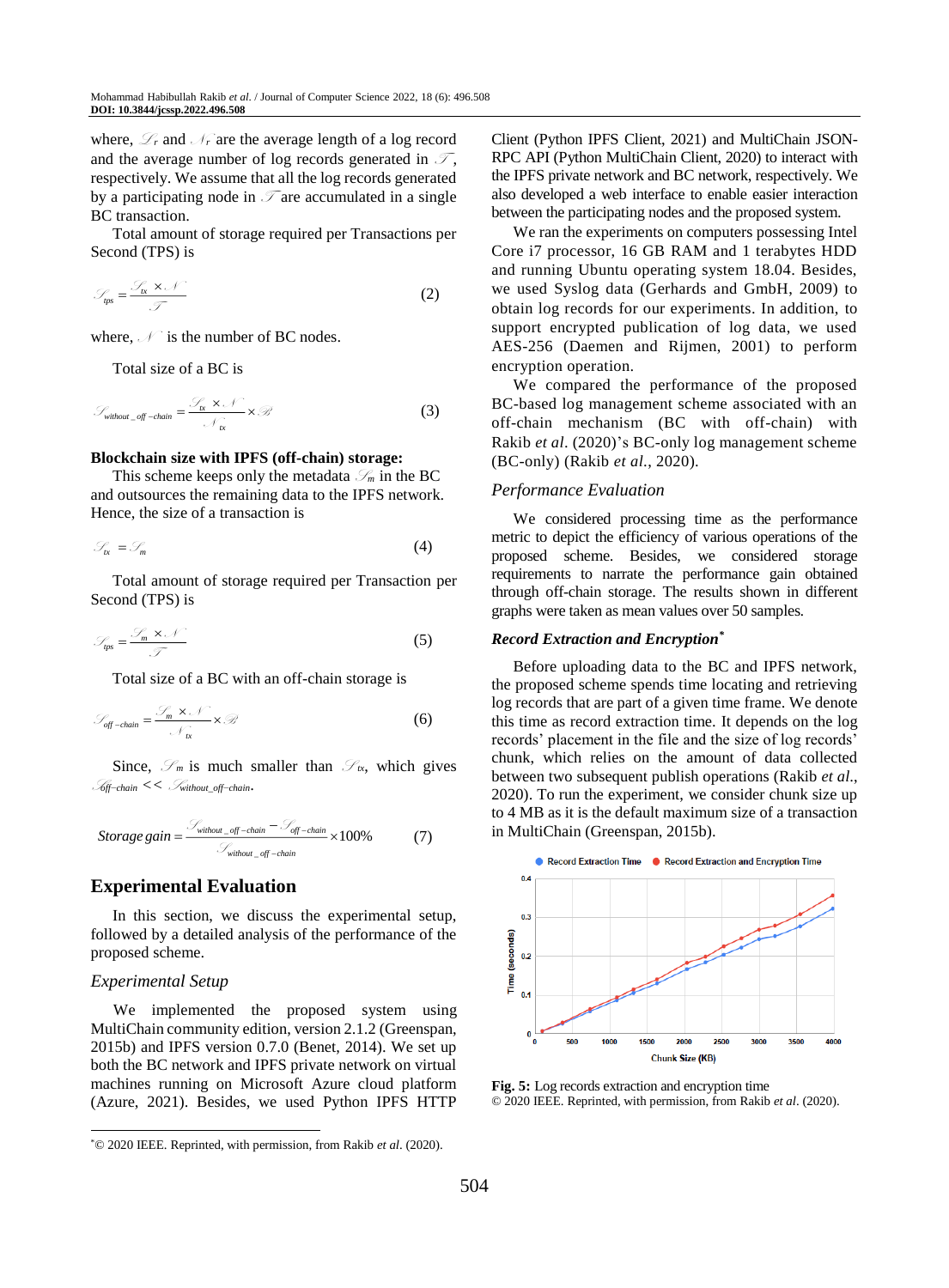Figure 5 shows that log record extraction time grows linearly with the chunk size. The time to retrieve a 4 MB chunk is nearly 0*.*32 seconds while the time to fetch and encrypt the same size chunk is a bit more than 0*.*35 seconds due to encryption operation. Tiny discrepancies are noticed in the graph due to the position of chunks in the log files.

#### *Publish and Retrieval Operation*

Throughout a publish operation, a participating node uploads a chunk of log records to the IPFS private network and publishes metadata about the log records in the BC network. Later on, to retrieve the log records, a computing node first accesses the BC network to obtain the corresponding CIDs and uses those CIDs to access log files from the IPFS network. As shown in Fig. 6 and 7, publish and retrieval time increase almost linearly with chunk size. Besides, publish time is slightly higher than retrieval time as a publish operation consists of multiple steps such as IPFS nodes splitting data into multiple chunks, calculating their hash and publishing metadata (i.e., publisher, timestamp, etc.) to the BC network. The proposed scheme takes about 0*.*25 sec to publish and 0*.*125 sec to retrieve a chunk of 4 MB. We observed that the proposed BC-based off-chain scheme took more time than the BC-only (onchain) scheme for publish and retrieval operations. Although data uploading and retrieval from the IPFS network are faster than that of BC, overall performance slightly degrades compared to the BC-only approach for the construction and searching of metadata during publishing and retrieval operation, respectively. Our experiment found that the publish and retrieval operations had an average degradation of approximately 26% compared to the BC-only scheme because of internet connectivity. A faster and more stable internet connection can improve performance and reduce the performance gap with the BC-only scheme.

### *Query Operation*

To perform the query operation, we first fetched the CIDs of the log files from the BC and then used those CIDs to retrieve data from the IPFS network. We then performed search operations on those data depending on various attributes to obtain the desired query results. Hence, query time considers the time to fetch log records, decryption time (if required) and search time on the obtained log records. Although an individual log record can possess various attributes such as appname, hostname, timestamp and PID, we selected the six most frequently used attributes  $K$  to perform query operations in our experiments.



**Fig. 6:** Processing time of publish operation



**Fig. 7:** Processing time of retrieval operation

Figure 8 shows the processing time of different queries on plaintext data for both the proposed BC with an offchain mechanism and BC-only scheme. It is clear from the experimental data that the *multiple key AND query* is constant for different values of *K* in the proposed scheme and BC-only scheme. In the proposed scheme, the *multiple key AND query* attains nearly 19% more processing overhead compared to the BC-only scheme, mainly due to the retrieval operation. In contrast, the processing time of *multiple key OR query* grows with the higher values of *K* in both schemes. This is due to the OR query searches more records compared to the AND query for the inherent properties of query operations as discussed in Subsection Query Mechanisms. The *multiple key OR-query*  incurs approximately 8% more processing time in the proposed scheme compared to the BC-only scheme.

Figure 9 shows that the processing time of a query on plaintext data relies on the number of log records *N* retrieved from the IPFS network when  $K = 6$ . It increases linearly as the retrieval, decryption and search time are proportional to *N* in both schemes. As shown in Fig. 9, the *multiple key AND query* and *multiple key OR query* incur nearly 11% and 12% more processing time, respectively in the proposed scheme compared to the BC-only scheme at  $N = 300000$  and  $K = 6$ . The performance gap can be reduced if a faster and more stable internet connection is used.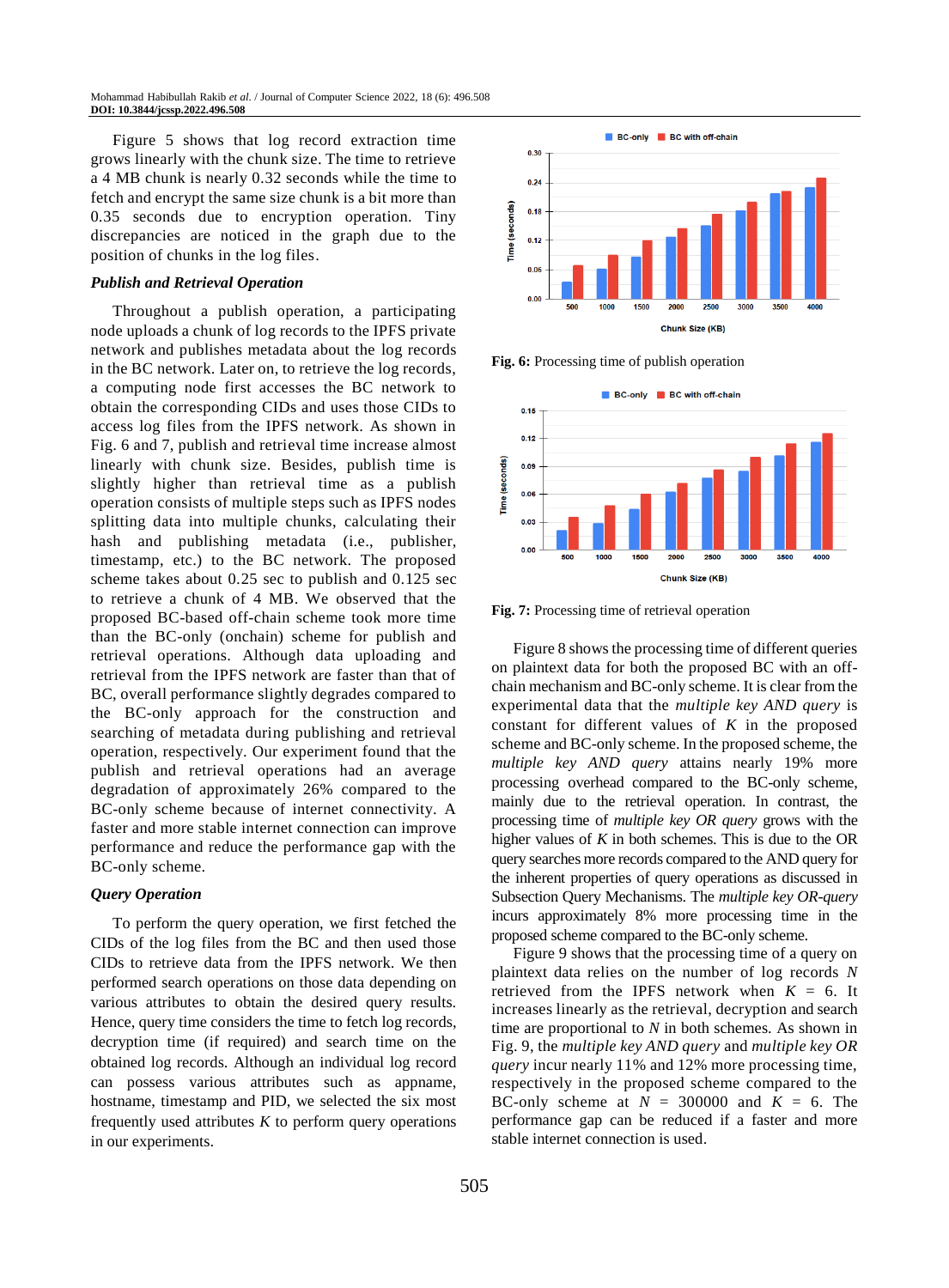Mohammad Habibullah Rakib *et al*. / Journal of Computer Science 2022, 18 (6): 496.508 **DOI: 10.3844/jcssp.2022.496.508**



**Fig. 8:** Query time for different number of keys when  $N =$ 300000



**Fig. 9:** Query time for different number of records when  $K = 6$ 

The graphs for query operations on encrypted log records exhibit the same trend depicted in Fig. 8 and 9 except the fact that decryption operation adds approximately 20% more processing time. We do not show the graphs for query operations on encrypted data here for the compact presentation of the paper.

#### *Storage Gain for IPFS Storage*

This section highlights the storage gain of the proposed scheme for using IPFS (off-chain) storage. To evaluate the effect of off-chain storage, we varied the number of log records per transaction up to 100 and measured storage requirements for both our proposed and BC-only schemes. Then using the formula in Eq. 7, we measured the storage gain. The size of metadata in our system, as shown in Table 1 is approximately 250 bytes and we found the average size of a log record to be around 150 bytes. Here to mention that we consider storage gain for a single participating node for simplicity of computation. From Fig. 10 we find an exponential increase in the storage gain as we publish more records in a single transaction. It is noticeable that the storage gain increases rapidly for lower values of log records/transactions (*<*60). It approaches almost 100% when  $log$  records/transaction  $= 60$  and after that, the storage gain maintains a constant value. The reason behind this performance trend is that the constant value of  $\mathcal{S}_m$  does not change with the increasing number of records in a transaction. As a result, the storage gain increases with the higher number of log records, which finally reaches very close to the optimum value of 100%.



**Fig. 10:** Storage gain for publishing varying number of log records per transaction



**Fig. 11:** Per day storage demand of BC network

We also compare per day storage demand of the BC network in both cases of our proposed scheme and the BC-only scheme. We obtained the graph shown in Fig. 11 by calculating the size of the BC network against varying the number of participating nodes in the system. We assume that log records are generated evenly throughout the day with a log generation rate of 30 log records per hour per participating node. We also consider transaction submission rate = 1 transaction per hour per participating node, the average size of a log record  $=$ 150 bytes, size of a metadata object  $= 250$  bytes and the number of participant nodes mapped with a BC node = 5. Figure 11 shows that the proposed scheme takes approximately 93% less storage compared to the BConly scheme to store the log records generated in a day for 100 participating nodes.

### **Conclusion**

This study has addressed the storage scalability issue of BC-based log management schemes by incorporating an IPFS private network with a BC network. Besides, the proposed system preserves data privacy and supports query and audit mechanisms to administer the stored log records efficiently. Moreover, extensive analysis on the prototype implementation of the proposed scheme reveals that the storage gain due to the off-chaining facility increases exponentially with the increasing log records per transaction. Besides, the proposed scheme achieves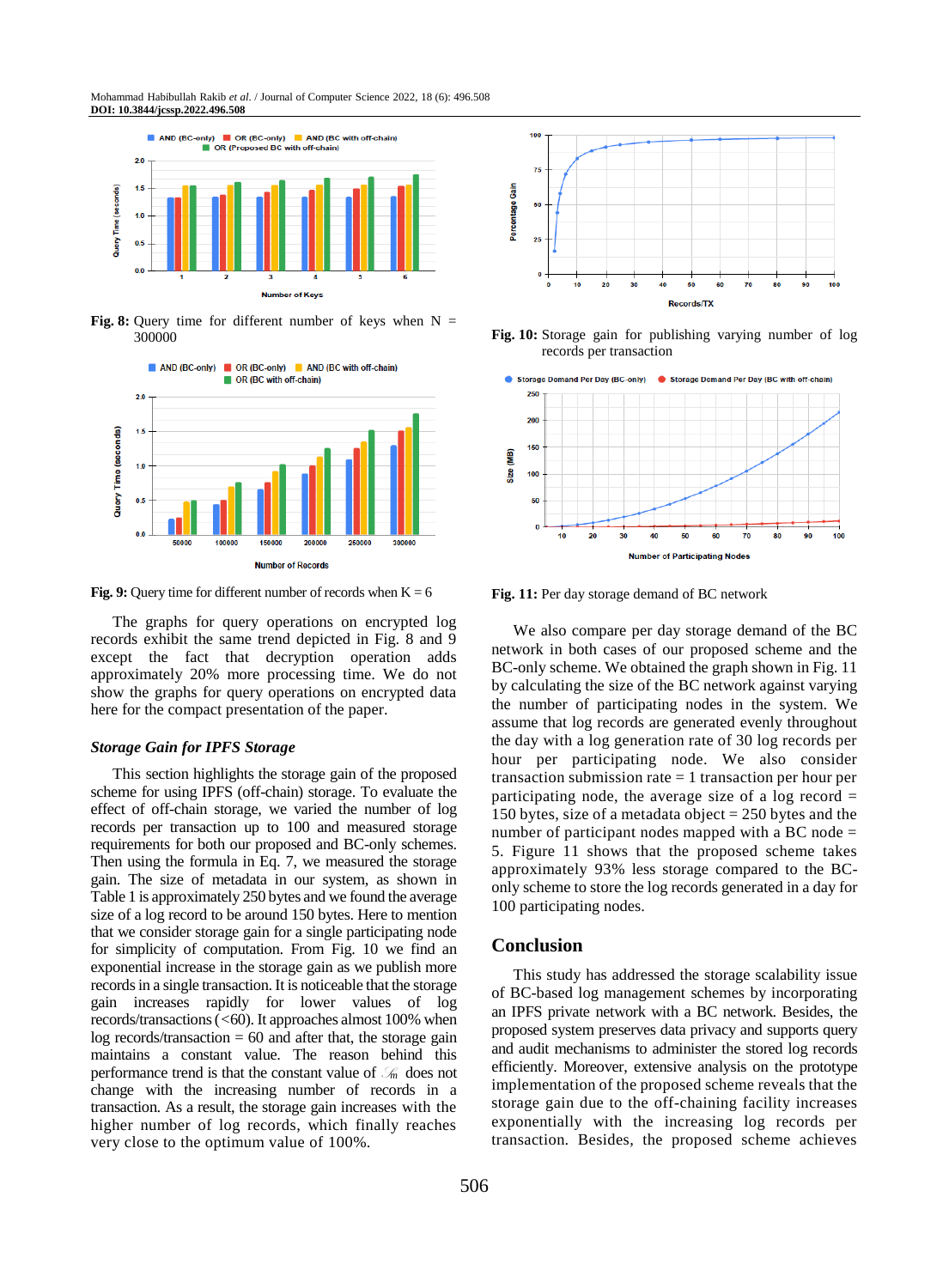nearly 93% storage savings compared to the BC-based schemes without the off-chain facility to support daily storage demand for log records. Furthermore, our scheme executes the query, publish and retrieval operations with a low processing overhead. Hence, our research indicates that it is possible to build up a practical network log management scheme by utilizing the advantages of BC. In the future, we want to extend this platform with various machine learning and deep learning tools to analyze the patterns of log records for detecting different cyber attacks.

# **Acknowledgment**

This study is funded by the ICT Innovation Fund' 2020-21, research grant no: 1280101-120008431- 3631108 provided by the ICT division, Ministry of Post, Telecommunication and Information Technology of the People's Republic of Bangladesh.

# **Author's Contributions**

**Mohammad Habibullah Rakib**: Investigation, problem formulation, methodology, formal analysis, software implementation, data analysis, original draft paper preparation.

**Showkot Hossain:** Problem formulation, methodology, software implementation, data curation, original draft paper preparation.

**Mosarrat Jahan:** Supervision, design research plan, research administration, problem formulation, methodology, resources, writing review, draft paper correction and editing.

**Upama Kabir:** Supervision, design research plan, research administration, problem formulation, methodology, resources, writing review, draft paper correction and editing.

# **Ethics**

This article is an original research work. The corresponding author confirms that all of the other authors have read and approved the manuscript and no ethical issues involved.

# **References**

- Accorsi, R. (2009). Log data as digital evidence: What secure logging protocols have to offer? 2009 33rd Annual IEEE International Computer Software and Applications Conference, 2, 398–403. doi.org/10.1109/COMPSAC.2009.166
- Ali, A., Khan, A., Ahmed, M., & Jeon, G. (2021). BCALS: Blockchain‐based secure log management system for cloud computing. Transactions on Emerging Telecommunications Technologies, e4272. [doi.org/10.1002/ett.4272](https://doi.org/10.1002/ett.4272)
- Azure. (2021). Microsoft Azure: Cloud computing services. https://azure.microsoft.com/en-us/
- Benet, J. (2014). IPFS-content addressed, versioned, P2P file system. arXiv preprint arXiv:1407.3561. <http://arxiv.org/abs/1407.3561>
- Bhutta, M. N. M., Khwaja, A. A., Nadeem, A., Ahmad, H. F., Khan, M. K., Hanif, M. A., Song, H., Alshamari, M., & Cao, Y. (2021). A survey on blockchain technology: Evolution, architecture and security. IEEE Access, 9, 61048-61073. [doi.org/10.1109/ACCESS.2021.3072849](https://doi.org/10.1109/ACCESS.2021.3072849)
- Daemen, J., & Rijmen, V. (2001). Advanced encryption standard (AES), FIPS PUB 197. National Institute of Standards and Technology, U.S. Department of Commerce. Accessed on 12 Jan. 2021. http://csrc.nist.gov/publications/fips/fips197/fips-197.pdf.
- Gerhards, R., & GmbH, A. (2009). The syslog protocol (pp. 1-38). RFC 5424. <https://tools.ietf.org/html/rfc5424>
- Greenspan, G. (2015a). Multichain: Open source blockchain platform. https://www.multichain.com/
- Greenspan, G. (2015b). Multichain private blockchainwhite paper. https://www.multichain.com/download/MultiChain-White-Paper. pdf
- Hajizadeh, M., Phan, T. V., & Bauschert, T. (2018). Probability analysis of successful cyber attacks in SDN-based networks. 2018 IEEE Conference on Network Function Virtualization and Software Defined Networks (NFV-SDN), 1–6. doi.org/10.1109/NFV-SDN.2018.8725664
- Huang, W. (2019). A Blockchain-based framework for secure log storage. 2019 IEEE 2nd International Conference on Computer and Communication Engineering Technology (CCET), 96–100. doi.org/10.1109/CCET48361.2019.8989093
- Jabarulla, M. Y., & Lee, H.-N. (2021). Blockchain-based distributed patient-centric image management system. Applied Sciences, 11(1), 1-20. [doi.org/10.3390/app11010196](https://doi.org/10.3390/app11010196)
- Kent, K. A., & Souppaya, M. (2006). Guide to computer security log management. National Institute of Standards and Technology. Accessed on 12 Jan. 2021. [doi.org/10.6028/NIST.SP.800-92](https://doi.org/10.6028/NIST.SP.800-92)
- Kumar, M., Singh, A. K., & Suresh Kumar, T. V. (2018). Secure log storage using blockchain and cloud infrastructure. 2018 9th International Conference on Computing, Communication and Networking Technologies (ICCCNT), 1–4. doi.org/10.1109/ICCCNT.2018.8494085
- Kumar, R., & Tripathi, R. (2020). A secure and distributed framework for sharing COVID-19 patient reports using consortium blockchain and IPFS. 2020 6<sup>th</sup> International Conference on Parallel, Distributed and Grid Computing (PDGC), 231-236. [doi.org/10.1109/PDGC50313.2020.9315755](https://doi.org/10.1109/PDGC50313.2020.9315755)